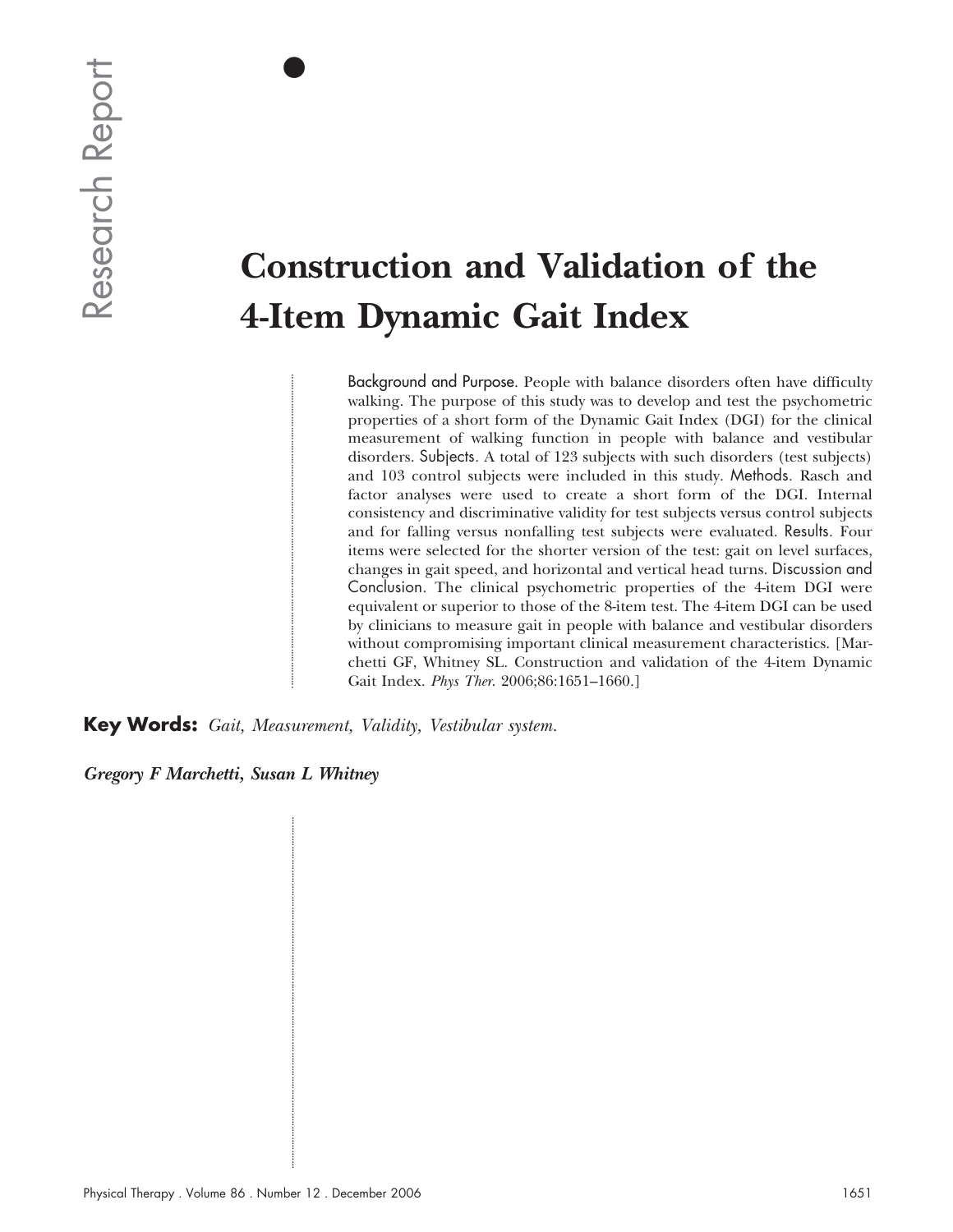**THE FIGURE 15 he purpose of this study was to examine the item<br>fit, redundancy, and unidimensionality of the<br>8-item Dynamic Gait Index (DGI),<sup>1</sup> which quan-<br>tifies gait characteristics in people with diag-<br>nosed balance a** fit, redundancy, and unidimensionality of the 8-item Dynamic Gait Index (DGI),<sup>1</sup> which quantifies gait characteristics in people with diagnosed balance and vestibular disorders. Tools to assess balance and gait assist health care professionals in making decisions about intervention and management. It is imperative that these tools be reliable, valid, and as concise as possible to optimize time management. Redundant items are less time efficient, without yielding additional data for clinical management. A shorter tool would be more clinically feasible and might make clinicians more likely to use the instrument. The DGI often has been used as a rehabilitation outcome measure, yet if it were easier to administer and shorter, it theoretically could be used as a screening tool.

The DGI was developed for use in community-living older people and also has been used for people with balance and vestibular disorders.<sup>2-14</sup> The DGI is an 8-item tool with which the examiner rates an individual's gait performance on an ordinal scale that ranges from 0 to 3.1 Higher scores indicate better performance, with a maximal score of 24. Items on the DGI require people to modify their gait while ambulating. Interrater reliability for people with peripheral vestibular disorders has been reported to have a composite kappa of .64 and a Spearman rho of .95 for the 8-item test based on the scores of 2 raters.12 The concurrent validity of the DGI and the Berg Balance Scale for people with central and peripheral vestibular disorders has been established,8 and the DGI also correlates well with the Activitiesspecific Balance Confidence Scale,<sup>4</sup> which is a self-report scale of balance confidence.15

Scores on the DGI of less than 20 have been related to reported falls in community-living older people16,17 and in people with central and peripheral vestibular dysfunction.3,5,10 The DGI has been used widely as an outcome measure and has demonstrated change over the course of a vestibular rehabilitation program.2,3,6,7,14 It takes approximately 10 minutes or less to complete and score the DGI. If the tool could provide comparable data with fewer items, a shorter version would make the examiner more efficient.

The purpose of this study was to determine whether the DGI could be shortened from its original form. We hypothesized that the use of fewer items on the DGI could provide results comparable to those of the 8-item DGI. Thus, a Rasch analysis was performed to determine whether a shorter version of the DGI could provide valid results without a loss of integrity of the tool. The items that were chosen for the shorter version of the DGI were selected on the basis of content, subject performance, clinical feasibility (time and equipment), and fit with the single construct of dynamic gait performance.

# **Method**

# Subjects

Data from a total of 226 people were used in these analyses; the mean age of the subjects was 56.7 years  $(SD=20.3, \text{ range}=14-91)$ , and 132 (58.4%) were women. A total of 123 subjects who had balance and vestibular disorders and who were seen in a tertiary-care clinic for balance disorders represented the test subjects; the mean age was 62.3 years (SD=16.3, range=14-91), and 75 (61%) were women. A total of 103 people without vestibular and balance dysfunction represented the control subjects; the mean age was 50.0 years  $(SD=22.5, range=21-84); 57 (55%) were women. All$ control subjects provided written informed consent. The test group was significantly older than the control group

GF Marchetti, PT, PhD, is Assistant Professor, Department of Physical Therapy, Duquesne University, Pittsburgh, Pa, and Assistant Professor, Department of Otolaryngology, University of Pittsburgh, Pittsburgh, Pa.

SL Whitney, PT, PhD, NCS, ATC, is Associate Professor, Departments of Physical Therapy and Otolaryngology, University of Pittsburgh, 6035 Forbes Tower, Pittsburgh, PA 15260 (USA), and Program Director, Physical Therapy Department, Centers for Rehab Services, University of Pittsburgh Medical Center, Pittsburgh, Pa. Address all correspondence to Dr Whitney at: whitney@pitt.edu.

Both authors provided concept/idea/research design, writing, and facilities/equipment. Dr Marchetti provided data analysis. Dr Whitney provided data collection, project management, fund procurement, subjects, and institutional liaisons.

This study was approved by the institutional review board of the University of Pittsburgh.

This project was supported, in part, by National Institutes of Health grants DC 05384 (to Dr Whitney), AG10009, and R01 AG14116.

A portion of these data were presented at the Combined Sections Meeting of the American Physical Therapy Association; February 3, 2006; San Diego, Calif.

*This article was received December 29, 2005, and was accepted July 24, 2006*.

DOI: 10.2522/ptj.20050402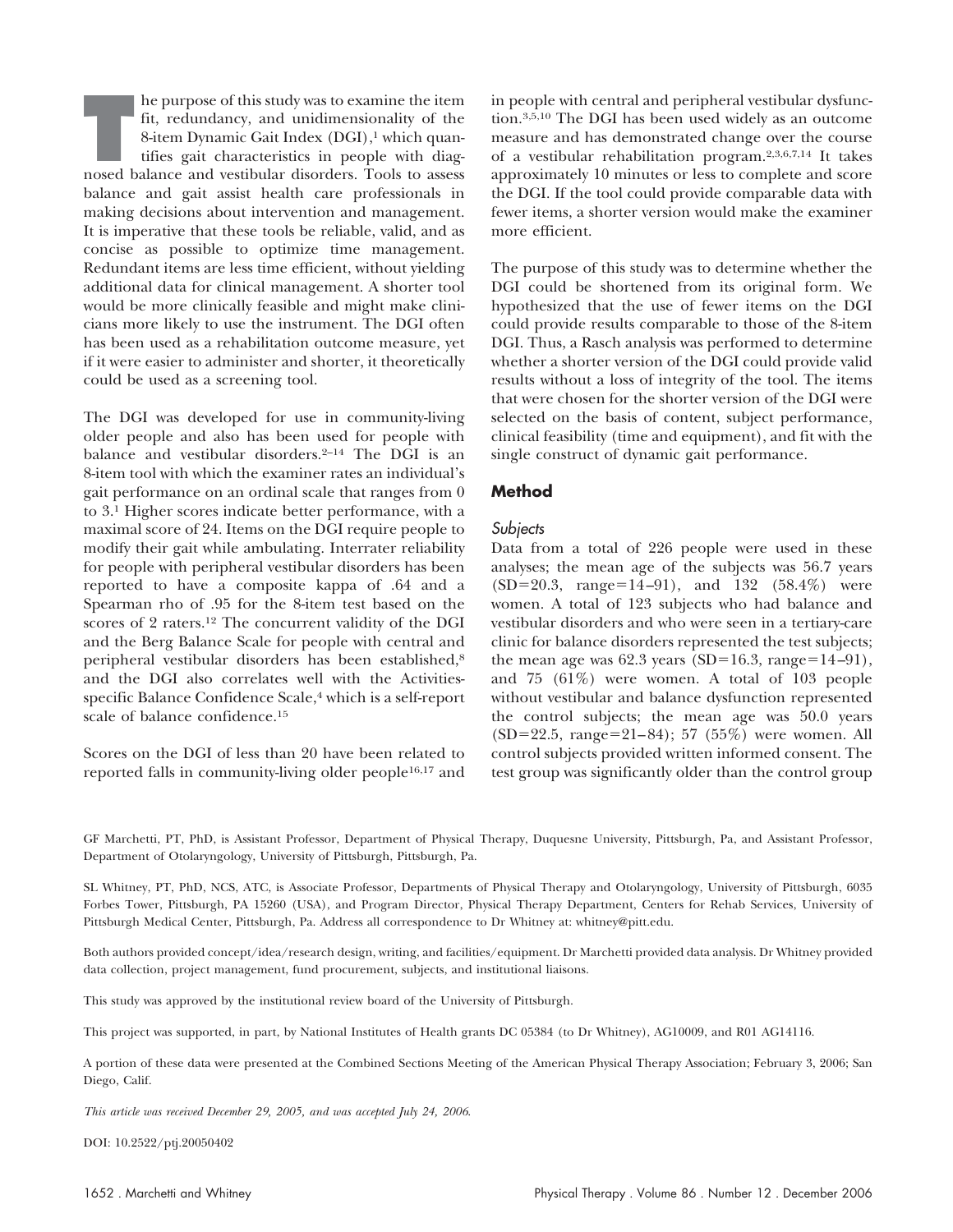by a mean difference of 12 years (P<.01). The test subject DGI data were obtained from a previously published study  $(N=92)^{10}$  in which DGI data were recorded retrospectively as part of an initial physical therapy examination with institutional review board approval. Data also were retrieved from a recently completed study in which DGI data were recorded prospectively  $(N=31)$ . All test subjects had been referred to physical therapy for a balance or vestibular disorder that was diagnosed by a neurologist or a neurotologist.

# Procedure

The scoring of each item of the DGI ranges from 0 to 3, with 0 indicating that the individual is unable to perform the walking skill and 3 indicating that the individual can perform the skill normally. Each of the 8 DGI walking skills has written descriptors to assist physical therapists in scoring. All testers had to be within 1 DGI point of the second author with 5 consecutive test subjects to collect DGI data in the clinical setting.

Intertester agreement had been previously established for experienced physical therapists with the 8-item DGI for subjects (test and control) in a tertiary-care clinical setting over 2 separate testing sessions. Agreement between raters was shown to be good to excellent across all items.18 Mean kappa statistics for 6 paired clinician ratings across the 8 items for 39 subjects ranged from .54 (walking with pivot turn) to .80 (level gait).

All of the data from people without balance and vestibular dysfunction were collected prospectively by the second author (a physical therapist) for several ongoing and previously completed studies. All control subjects had a normal neurologic examination by a boardcertified neurologist, normal age-adjusted hearing, normal vestibular test results (rotational chair, caloric, positional, and oculomotor), normal corrected vision, and intact distal sensation (monofilament testing). All control subjects were recruited through advertisements and were screened by telephone for significant medical comorbidities. The score on each of the 8 DGI items was recorded, as was the DGI total score. Reports of falls in the previous 6 months were recorded for the test subjects, but those data were not collected for the control subjects. All test subjects were asked in a systematic way during the initial examination about their falls, and the information was recorded in the chart. by a usera difference of 12 years (*Pe-20*)). Its test seed boss as orbital otooms exert by as of a highlight difference of the physical Therapy in a minimister of the constrained the constrained the effect of the effect

## Data Analysis

The selection of items to be retained for the shorter version of the DGI was performed with Rasch analysis for determination of the difficulty of items from the original 8-item DGI and interitem scaling for 123 people with vestibular disease.<sup>19-23</sup> Rasch analysis is a statistical technique that develops a continuous interval measurement scale from an ordinal outcome score by use of a logistic regression model.19 A measurement scale was constructed from the DGI on the basis of the assumption that an individual's performance on each DGI item is a function of that individual's ability and of item difficulty. The mean total score for each subject as well as for each item on the DGI was determined from the interval scale.

Conversion to an interval scale allowed evaluation of the spread and for detection of any redundancy among the 8 items of the original DGI tool. Items that appeared to have similar difficulty and items that demonstrated a poor fit with an individual's performance on the other items were identified and eliminated. The reduced-item DGI scale then was reanalyzed to determine the difficulty of the items, the inter-item spread on the newly proposed scale, and the distribution of subject performance on the new scale. The objective of the Rasch analysis was to retain the smallest number of items that still adequately reflected an individual's ability to perform dynamic gait activities.19 Subjects' clinical performance ratings that were unusual on the basis of the model predictions (outfit statistic) or item ratings that were unexpected on the basis of subject ability (infit statistic) were used to remove items and improve the psychometric properties of the new scale.19,21–23

Principal components factor analysis was used to describe the degree to which the original 8 DGI items represented the underlying construct of dynamic gait and the amount of variance in subject (test, control, and combined) performance that was explained by a single construct.19 A subsequent factor analysis was performed after removal of the items identified previously by Rasch analysis. The factor structure and amount of variance in subject performance explained by the items in the reduced scale were estimated.

The frequencies of categorical performance ratings on the items retained for the revised DGI were described with frequency counts and percentages for each item. The internal consistency, or the relationship between individual test items, was determined for the 8-item DGI and the reduced-item DGI with both test and control subjects. The alpha coefficient, the correlation between item and total scores, and the average inter-item correlation were described and compared between the 8-item and reduced-item versions of the DGI.19

It is important to demonstrate that scores on the reduced-item DGI reflect performance changes attributable to the presence of vestibular or balance dysfunction. The total scores for the subjects with documented vestibular or balance dysfunction on the reduced-item test were compared with those for the control subjects. Statistical comparison between the 2 groups was made by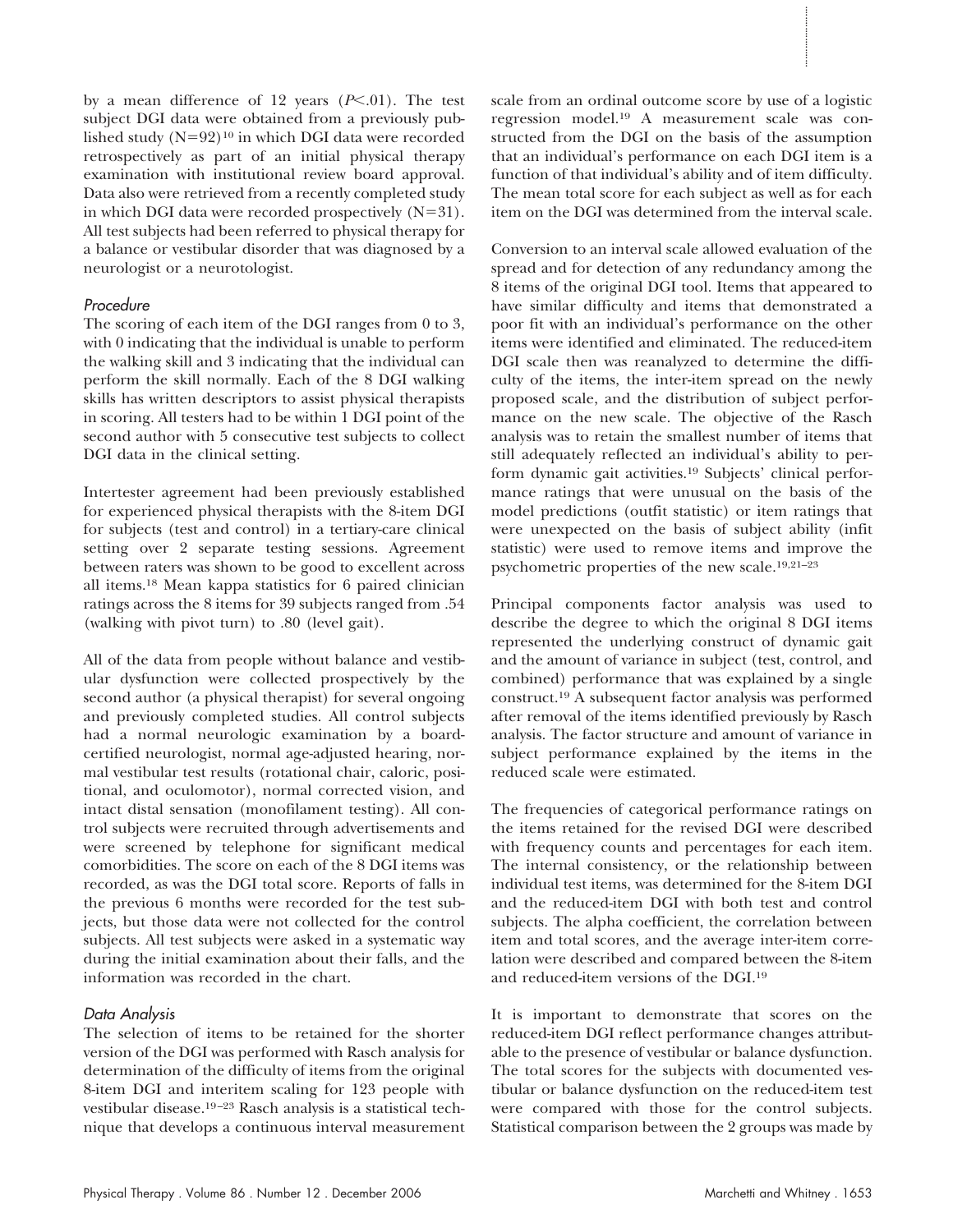use of the nonparametric Mann-Whitney *U* test with a type I error rate of less than .05. Because of the significant age difference between the test and control subject groups, this analysis also was performed with subjects stratified by age at younger than 65 years and 65 years and older.

The discriminative abilities of the gait measures, recorded with the reduceditem DGI, to detect performance changes attributable to vestibular or balance dysfunction were compared with those of the 8-item DGI by use of receiver operating characteristic curve (ROC) analysis.24 For both the 8-item test and the reduced-item test total scores, the sensitivity and specificity for identifying test and control subjects were determined for each possible total score. The area under the curve (AUC) that was generated by plotting sensitivity against the rate of false-positive results  $(1$ sensitivity) for detecting test and control subjects was tested against a nullhypothesis AUC of .50, indicating no discriminative value.

Curves for both the 8-item test and the reduced-item test total scores were analyzed by use of a type I error rate of less than .05. The total scores on both the 8-item DGI and the reduced-item DGI that maximized the sensitivity and specificity for discriminating test subjects from control subjects were identified. Because of the significant mean age difference between the test and control subjects, with test subjects generally being older, the ROC curve analysis was performed for subjects stratified by age at younger than 65 years and 65 years and older.

It is important that scores on the reduced-item DGI reflect performance variations attributable to vestibular or balance disease severity. Total scores on the reduceditem test were compared between 34 test subjects who reported at least 1 fall in the 6 months prior to examination and 89 test subjects who had no self-reported falls. Statistical comparison between the 2 groups was made by use of the nonparametric Mann-Whitney *U* test with a type I error rate of less than .05.



## **Figure 1.**

Subject-item map for the 8-Item Dynamic Gait Index (DGI). The DGI items are aligned on the right from bottom to top in order of increasing difficulty. Subjects with vestibular and balance dysfunction (n=123) are represented on the left (dot=1 subject, number sign=2 subjects) in order of increasing difficulty in the performance of the DGI items from bottom to top. Items that were retained for the reduced-item DGI are depicted in bold type. Labels M, S, and T indicate the mean (M), 1 standard deviation (S), and 2 standard deviations (T) for the item or subject studied. The scale on the left is the transformed interval scale with an item mean of 50.

The discriminative abilities of the reduced-item DGI to detect performance changes attributable to disease severity as reflected by a history of falling were compared with those of the 8-item DGI by use of ROC analysis.24 For both the 8-item test and the reduced-item test total scores, the sensitivity and specificity for discriminating test subjects who reported falling from those not reporting falling were determined for each possible total score. The AUC that was generated by plotting the sensitivity against the rate of false-positive results  $(1 -$  sensitivity) for discriminating subjects who reported falling from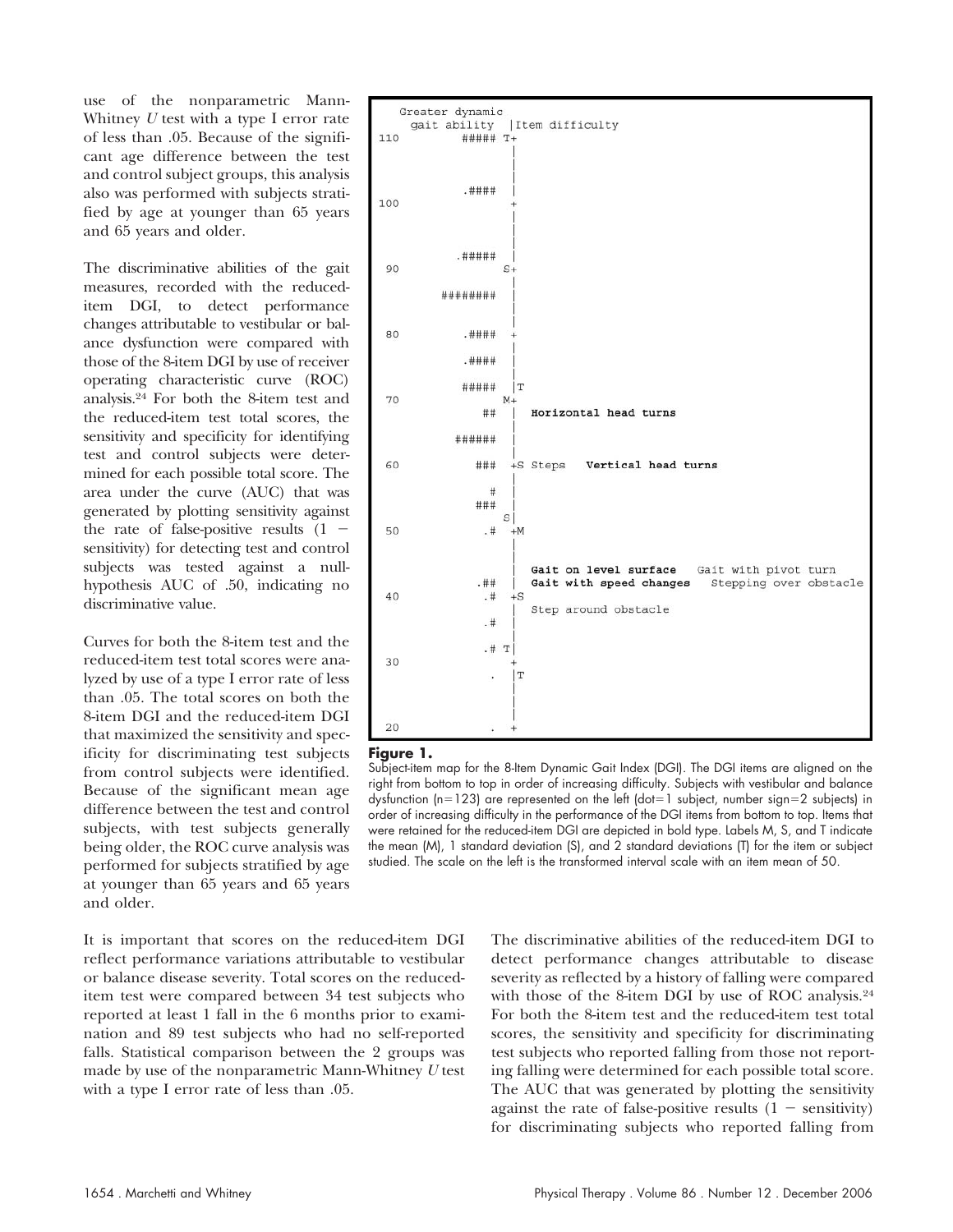## **Table 1.**

| Item                                                                                                                                                                                                                                                                                                                                                                                                                                                                                                                                                                                                                                                                                                                        | <b>Item Measure</b> <sup>b</sup> SE |     |                                | Infit ZSTD Outfit ZSTD PTBis |     | curves for both the 8-item test and the<br>reduced-item test total scores were ana-                                                                                                                                                                                                                                                                 |  |
|-----------------------------------------------------------------------------------------------------------------------------------------------------------------------------------------------------------------------------------------------------------------------------------------------------------------------------------------------------------------------------------------------------------------------------------------------------------------------------------------------------------------------------------------------------------------------------------------------------------------------------------------------------------------------------------------------------------------------------|-------------------------------------|-----|--------------------------------|------------------------------|-----|-----------------------------------------------------------------------------------------------------------------------------------------------------------------------------------------------------------------------------------------------------------------------------------------------------------------------------------------------------|--|
| Horizontal head turns                                                                                                                                                                                                                                                                                                                                                                                                                                                                                                                                                                                                                                                                                                       | 68.8                                | 1.4 | 0.7                            | 0.5                          | .86 | lyzed by use of a type I error rate of less                                                                                                                                                                                                                                                                                                         |  |
| <b>Steps</b>                                                                                                                                                                                                                                                                                                                                                                                                                                                                                                                                                                                                                                                                                                                | 63.7                                | 1.5 | 1.6                            | 2.9                          | .78 | than .05. The total scores on both the                                                                                                                                                                                                                                                                                                              |  |
| Vertical head turns                                                                                                                                                                                                                                                                                                                                                                                                                                                                                                                                                                                                                                                                                                         | 59.4                                | 1.5 | $-0.3$                         | $-0.8$                       | .84 | 8-item DGI and the reduced-item DGI                                                                                                                                                                                                                                                                                                                 |  |
| Stepping over obstacle                                                                                                                                                                                                                                                                                                                                                                                                                                                                                                                                                                                                                                                                                                      | 44.1                                | 1.8 | 0.9                            | 1.6                          | .72 | that maximized the sensitivity and speci-<br>ficity for discriminating test subjects who                                                                                                                                                                                                                                                            |  |
| Gait on level surface                                                                                                                                                                                                                                                                                                                                                                                                                                                                                                                                                                                                                                                                                                       | 43.5                                | 1.8 | $-3.9$                         | $-3.0$                       | .82 | reported falling from test subjects who<br>had no self-reported falls in the previous                                                                                                                                                                                                                                                               |  |
| Gait with pivot and stop                                                                                                                                                                                                                                                                                                                                                                                                                                                                                                                                                                                                                                                                                                    | 43.5                                | 1.8 | 3.7                            | 0.8                          | .69 |                                                                                                                                                                                                                                                                                                                                                     |  |
| Gait with speed changes                                                                                                                                                                                                                                                                                                                                                                                                                                                                                                                                                                                                                                                                                                     | 40.9                                |     | $1.8 - 3.1$                    | $-3.1$                       | .79 | 6 months were identified.                                                                                                                                                                                                                                                                                                                           |  |
| Stepping around obstacle 35.9                                                                                                                                                                                                                                                                                                                                                                                                                                                                                                                                                                                                                                                                                               |                                     | 2.0 | 0.6                            | $-1.3$                       | .70 |                                                                                                                                                                                                                                                                                                                                                     |  |
| Table 2.<br>Rasch Analysis Results for 4-Item Dynamic Gait Index (DGI) for 131 Test and Control<br>Subjects <sup>a</sup>                                                                                                                                                                                                                                                                                                                                                                                                                                                                                                                                                                                                    |                                     |     |                                |                              |     | mine the internal consistency and abili-<br>ties to discriminate between test and con-<br>trol subjects and between test subjects<br>who reported having fallen and those<br>who had no reports of recent falls (in the<br>previous 6 months).                                                                                                      |  |
|                                                                                                                                                                                                                                                                                                                                                                                                                                                                                                                                                                                                                                                                                                                             |                                     |     |                                |                              |     |                                                                                                                                                                                                                                                                                                                                                     |  |
| <b>Item</b>                                                                                                                                                                                                                                                                                                                                                                                                                                                                                                                                                                                                                                                                                                                 | <b>Item Measure</b> <sup>b</sup> SE |     | Infit ZSTD Outfit ZSTD PTBis   |                              |     |                                                                                                                                                                                                                                                                                                                                                     |  |
| Horizontal head turns                                                                                                                                                                                                                                                                                                                                                                                                                                                                                                                                                                                                                                                                                                       | 73.9                                | 1.8 | 1.6                            | 1.4                          | .90 | <b>Results</b>                                                                                                                                                                                                                                                                                                                                      |  |
|                                                                                                                                                                                                                                                                                                                                                                                                                                                                                                                                                                                                                                                                                                                             | 59.2                                | 1.8 | 0.9                            | 0.9                          | .89 | Figure 1 provides an illustration of the<br>item and subject scoring for the 8-item                                                                                                                                                                                                                                                                 |  |
|                                                                                                                                                                                                                                                                                                                                                                                                                                                                                                                                                                                                                                                                                                                             | 35.4                                |     | $2.2 - 1.7$                    | $-0.2$                       | .87 | DGI for 123 test subjects on the basis of                                                                                                                                                                                                                                                                                                           |  |
| Vertical head turns<br>Gait on level surface<br>Gait with speed changes                                                                                                                                                                                                                                                                                                                                                                                                                                                                                                                                                                                                                                                     | 31.5                                |     | $2.3 - 1.6$                    | $-1.7$                       | .85 | Rasch analysis. The DGI items at the same<br>vertical positioning on the map represent                                                                                                                                                                                                                                                              |  |
|                                                                                                                                                                                                                                                                                                                                                                                                                                                                                                                                                                                                                                                                                                                             |                                     |     |                                |                              |     | items at the same level of difficulty. <sup>22</sup> On<br>the basis of item difficulty and inter-item<br>scaling, 4 items were selected for the<br>reduced-item DGI: horizontal head turns,<br>vertical head turns, gait on level surfaces,<br>and changes in gait speed.                                                                          |  |
| <b>Item</b>                                                                                                                                                                                                                                                                                                                                                                                                                                                                                                                                                                                                                                                                                                                 | All<br><b>Subjects</b>              |     | <b>Test</b><br><b>Subjects</b> |                              |     | Tables 1 and 2 show the results of the Rasch analysis for<br>the 8-item DGI and the 4-item DGI, respectively. The<br>ordinal 4-item scale of 0 to 12 was logarithmically<br>transformed into a continuous interval scale. The per-<br>formance of subjects who demonstrated a "misfitting"<br>response pattern was eliminated from the Rasch analy- |  |
| Gait on level surface                                                                                                                                                                                                                                                                                                                                                                                                                                                                                                                                                                                                                                                                                                       | .90                                 |     | .81                            |                              |     | sis. <sup>21</sup> The modeled probability based on the 4-item                                                                                                                                                                                                                                                                                      |  |
| Gait with speed changes                                                                                                                                                                                                                                                                                                                                                                                                                                                                                                                                                                                                                                                                                                     | .94                                 |     | .89                            |                              |     | difficulty and the test subject ability was based on 131                                                                                                                                                                                                                                                                                            |  |
| Horizontal head turns                                                                                                                                                                                                                                                                                                                                                                                                                                                                                                                                                                                                                                                                                                       | .82                                 |     | .77                            |                              |     | subjects, with 20 test subjects and 75 control subjects<br>being eliminated on the basis of their poorly fitting gait                                                                                                                                                                                                                               |  |
| Vertical head turns                                                                                                                                                                                                                                                                                                                                                                                                                                                                                                                                                                                                                                                                                                         | .84                                 |     | .79                            |                              |     | data. The 94 subjects who were eliminated demonstrated                                                                                                                                                                                                                                                                                              |  |
| Gait with pivot turn                                                                                                                                                                                                                                                                                                                                                                                                                                                                                                                                                                                                                                                                                                        | .73                                 |     | .66                            |                              |     | no deficits in dynamic gait and achieved the maximum                                                                                                                                                                                                                                                                                                |  |
| Stepping over obstacle                                                                                                                                                                                                                                                                                                                                                                                                                                                                                                                                                                                                                                                                                                      | .79                                 |     | .78                            |                              |     | score (12 of 12) on the 4-item DGI. An estimation of                                                                                                                                                                                                                                                                                                |  |
| Test subjects had vestibular and balance dysfunction. Data include item and total mean transformed<br>measure scores, standard errors (SE), infit and outfit standardized scores (ZSTD), and point biserial<br>correlation coefficients (PTBis). The DGI items are listed in order of decreasing difficulty.<br><sup><i>b</i></sup> Data for 20 test subjects and 75 control subjects were omitted because of maximum scores.<br>Transformed scale: $X=50$ , $SD=17.43$ , range for subjects = 4.2–128.4.<br>Table 3.<br>Single-Construct Factor Loading Values for the 8-Item Dynamic Gait<br>Index for the Total Sample ( $N=226$ ) and for the Subsample of Test<br>Subjects $(n=123)^\circ$<br>Stepping around obstacle | .81                                 |     | .80                            |                              |     |                                                                                                                                                                                                                                                                                                                                                     |  |

#### **Table 2.**

| <b>Item</b>                  | <b>Item Measure</b> SE Infit ZSTD Outfit ZSTD |    |           |        | <b>PTBis</b> |
|------------------------------|-----------------------------------------------|----|-----------|--------|--------------|
| Horizontal head turns        | 73.9                                          | 18 | 1.6       | 14     | .90          |
| Vertical head turns          | 59.2                                          | 18 | - 09      | 0.9    | .89          |
| Gait on level surface        | 35.4                                          |    | $22 - 17$ | $-0.2$ | .87          |
| Gait with speed changes 31.5 |                                               |    | $23 - 16$ | $-17$  | .85          |

#### **Table 3.**

| Item                     | ΔIΙ<br><b>Subjects</b> | <b>Test</b><br><b>Subjects</b> |
|--------------------------|------------------------|--------------------------------|
| Gait on level surface    | .90                    | .81                            |
| Gait with speed changes  | -94                    | .89                            |
| Horizontal head turns    | .82                    | -77                            |
| Vertical head turns      | .84                    | .79                            |
| Gait with pivot turn     | -73                    | .66                            |
| Stepping over obstacle   | .79                    | .78                            |
| Stepping around obstacle | .81                    | .80                            |
| <b>Steps</b>             | .67                    | .54                            |

## **Results**

<sup>†</sup> SPSS Inc, 233 S Wacker Dr, Chicago, IL 60606.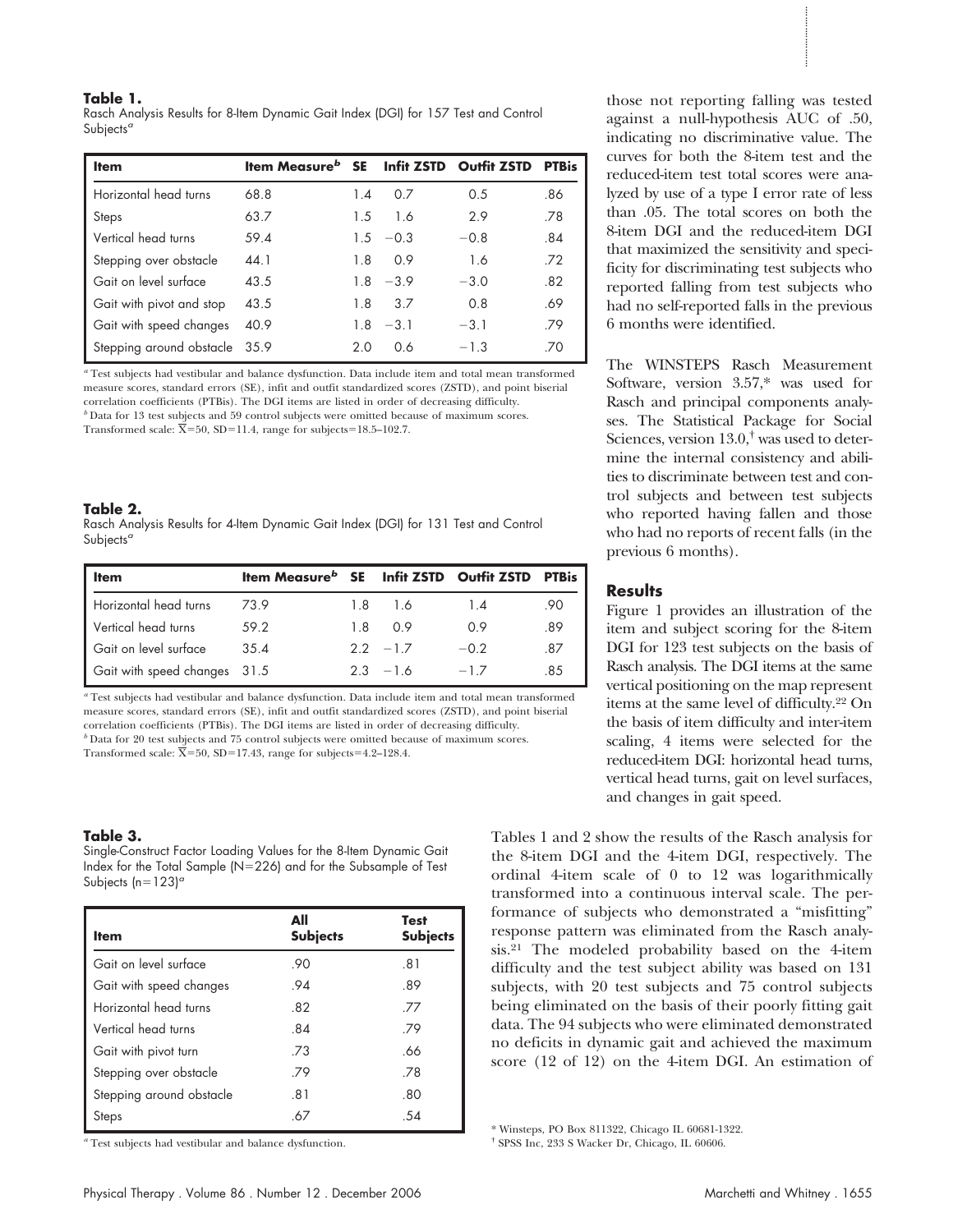

## **Figure 2.**

Percentage distributions of categorical performance ratings for subjects with vestibular and balance dysfunction (test subjects) (n=123) and control subjects (n=103) on the following Dynamic Gait Index items: (A) gait on level surface (level gait), (B) gait with speed changes, (C) vertical head turns, and (D) horizontal head turns.

model fit on the basis of test subject ability could not be made from the maximum score.

From Tables 1 and 2 it can be observed that the most difficult dynamic gait item, with an item score of 73.9, was walking with horizontal head turns. The closer the number is to 100, the more difficult it is for an individual to perform. The least difficult item was walking with speed changes (31.5). The relatively consistent error for each item indicated that the precision of the difficulty estimate was consistent across the 4 items.

The Rasch model fit statistics (infit and outfit) are presented as standardized scores (ZSTD). Infit ZSTD describes the difference in the overall data between the model prediction and the observed subject performance on the item.19 Outfit ZSTD describes the average divergence of the item difficulty and the subject performance from what would be predicted by the Rasch model for each item.19 Infit ZSTD and outfit ZSTD have expected values of 0. The signs of ZSTD indicate whether more (positive) or less (negative) variation than expected from the model is demonstrated by the response data.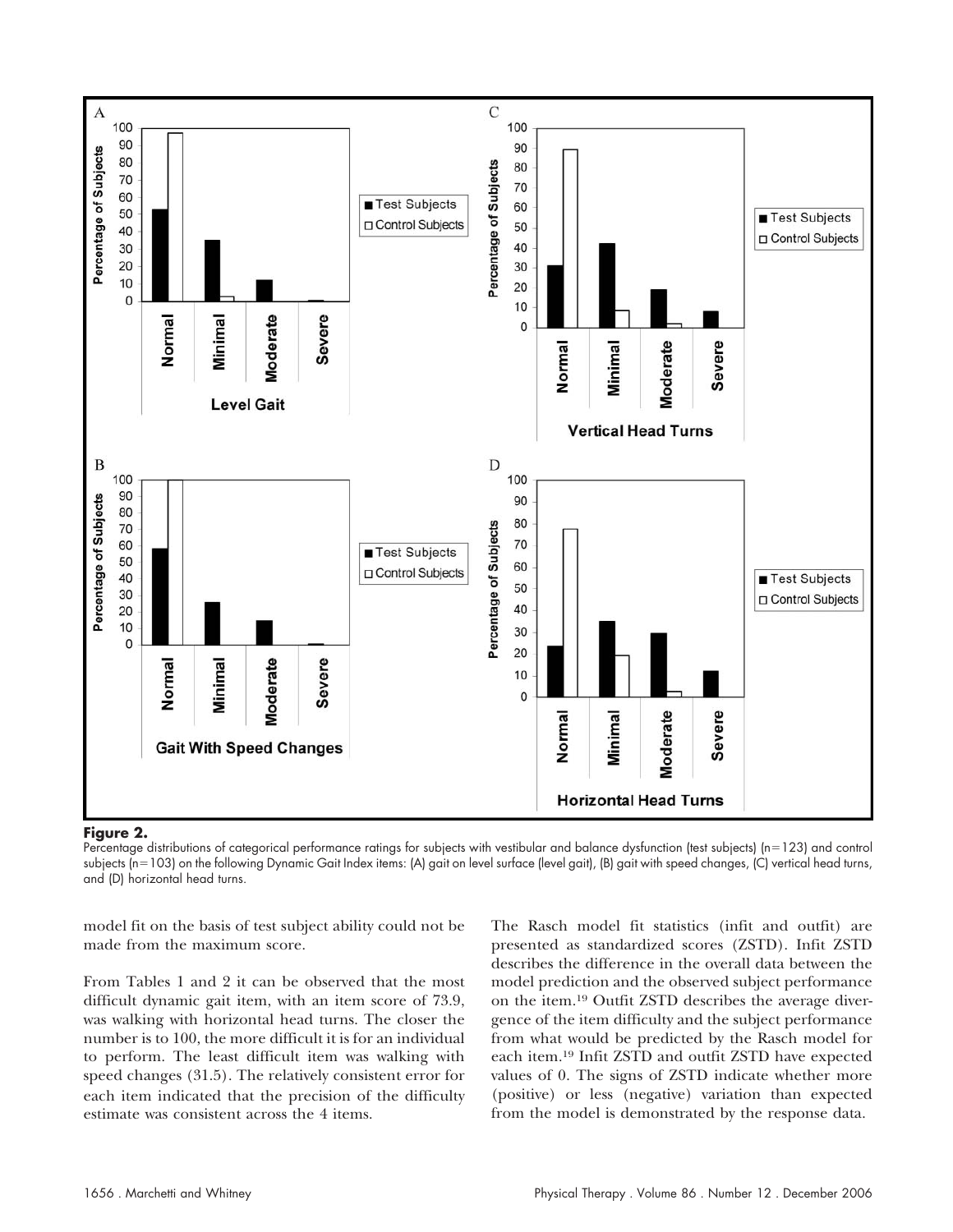

#### **Figure 3.**

Mean 4-Item Dynamic Gait Index (DGI) raw total scores for subjects with vestibular and balance dysfunction (test subjects) and control subjects. Subjects were stratified by age at younger than 65 years and 65 years and older.



#### **Figure 4.**

Receiver operating characteristic curves for discrimination between 123 subjects with vestibular and balance dysfunction (test subjects) and 103 control subjects for the 8-item and 4-item Dynamic Gait Index (DGI) raw total scores.

Infit and outfit ZSTD scores of greater than  $+2$  or less than  $-2$  are interpreted as having less compatibility with the model than expected  $(P<.05).^{19}$  The 4 retained items demonstrated satisfactory fit with test subject performance ratings. The point biserial correlation coefficients shown in Tables 1 and 2 indicate the correlations  $(-1$  to  $+1)$  between each item score and the cumulative score obtained from the remaining items across the test subject sample. The point biserial correlation coefficients indicate a satisfactory fit within the domain of dynamic gait performance.19 The overall model fit statistics show a mean infit ZSTD of  $-0.1$  and a mean outfit ZSTD of  $-0.2$  across the 4 DGI items, indicating a highly satisfactory fit with the construct of dynamic gait. The

subject separation reliability for the 4-item DGI was shown to be high (.79). The item difficulty separation reliability was shown to be excellent (.99).

Principal components factor analysis of the 8-item DGI demonstrated that 65.5% of the total variance for the combined sample of test and control subjects was explained by a single construct. For the subsample of 123 test subjects, 59.4% of the variance in the 8-item DGI was explained by a single construct. Table 3 shows the proportional factor loading for each item on the single construct.

A single underlying construct explained a greater proportion of the variance with the 4-item DGI than with the 8-item DGI. Factor analysis of the 4-item DGI showed that, for all subjects, a single construct explained 78.7% of the variance in performance; the factor loadings for the 4 items ranged from .85 to .91. For the subsample of test subjects, a single construct explained 74.8% of the variance in the performance ratings on the 4 items; the factor loadings for the 4 items ranged from .82 to .90.

Figure 2 shows the percentages of scores across the grading criteria  $(0-3)$ on the 4-item DGI for the test and control subjects. Horizontal and vertical head turns were difficult for both test and control subjects. Control subjects demonstrated minimal impairment in level gait and no impairment in gait with speed changes.

The internal consistency of the 4-item DGI compared favorably with that of the 8-item DGI. The 4-item DGI demonstrated excellent internal consistency. For all subjects (test and control), the Cronbach alpha was .89. Correlations between item and total scores ranged from .75 (horizontal head turns) to .82 (level gait). For the subsample of test subjects, the Cronbach alpha was .88. Correlations between item and total scores ranged from .69 (horizontal head turns) to .80 (level gait). The Cronbach alpha values for the 8-item test were .92 for all subjects and .88 for the subsample of test subjects.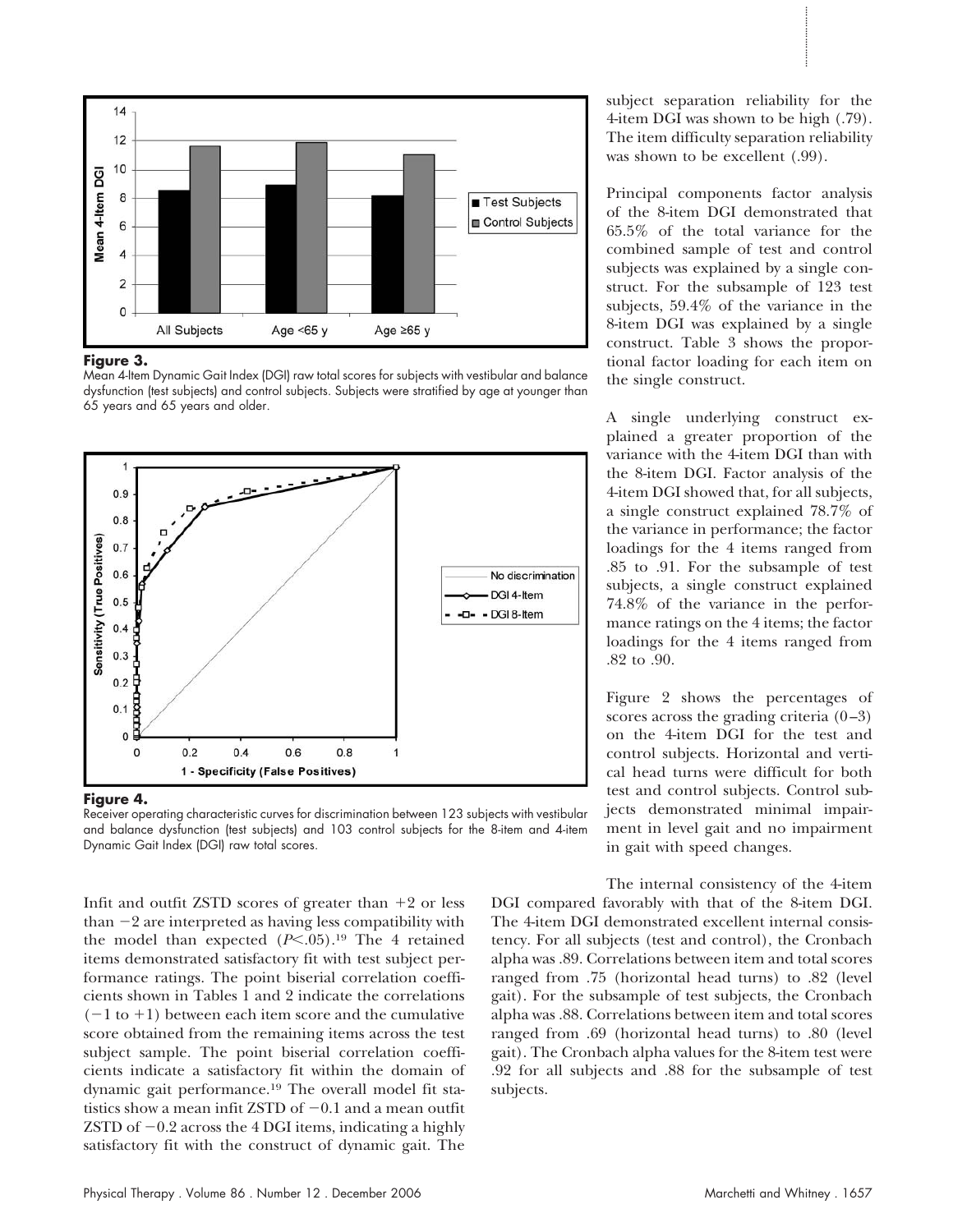



Receiver operating characteristic curves for discrimination between subjects with vestibular and balance dysfunction (test subjects) and control subjects for the 8-item and 4-item Dynamic Gait Index (DGI) raw total scores stratified by age at (A) younger than 65 years and (B) 65 years and older.

The mean 4-item DGI total scores for test and control subjects in the entire subject sample and for subjects stratified by age at younger than and older than 65 years are shown in Figure 3. Control subjects demonstrated significantly higher 4-item DGI total scores than test subjects in all groups (Mann-Whitney *U* test, *P*-.01).

The ROC curves that describe the abilities of the 8-item and 4-item DGI total scores to identify test and control subjects are shown in Figure 4. The AUCs for both the 4-item DGI and the 8-item DGI were significant com-

pared with the null AUC of .50  $(P<.01)$ . The 4-item DGI appeared to provide identification of test and control subjects similar to that of the 8-item DGI. The AUC for the 8-item DGI total score was .89. The AUC for the 4-item DGI total score was .87. With a cutoff score of less than 12 of 12, the 4-item DGI total score was 85% sensitive and 74% specific for identifying test subjects in the sample of 226 subjects.

Because of the difference in ages between the control and test groups, an ROC curve for subjects stratified by age at younger than 65 years and 65 years and older was calculated and is shown in Figure 5. The AUCs for both the 8-item DGI and the 4-item DGI were significantly different from the null AUC of .50 (P<.01). For both age strata, the AUC of the 4-item test was similar to that of the 8-item test in identifying test subjects.

Test subjects who did not report a fall had significantly higher (better) 4-item DGI total scores than test subjects who reported having fallen in the previous 6 months. The mean 4-item DGI total scores were 7.1 for test subjects with a history of falls in the 6 months prior to examination and 9.0 for test subjects without a history of falls (Mann-Whitney  $U$  test,  $P \leq .01$ ).

Figure 6 displays the ROC curves that describe the abilities of the 8-item DGI and 4-item DGI total scores to identify test subjects with a history of falls and test subjects who had not fallen in the 6 months prior to examination. The AUCs for both tests were significantly different from the null AUC of .50 (*P*<.01). The 4-item test appeared to provide identification of test subjects with a history of

falls similar to that of the 8-item test. The AUC for both the 8-item DGI total score and the 4-item DGI total score was .67.

The optimal identification of test subjects who had reported a fall occurred with a cutoff of 19 of 24 or less for the 8-item test total score (68% sensitivity and 60% specificity). The optimal identification of test subjects who had reported a fall occurred with a cutoff of 9 of 12 or less for the 4-item test total score (56% sensitivity and 62% specificity). The 4-item test total score appeared to be slightly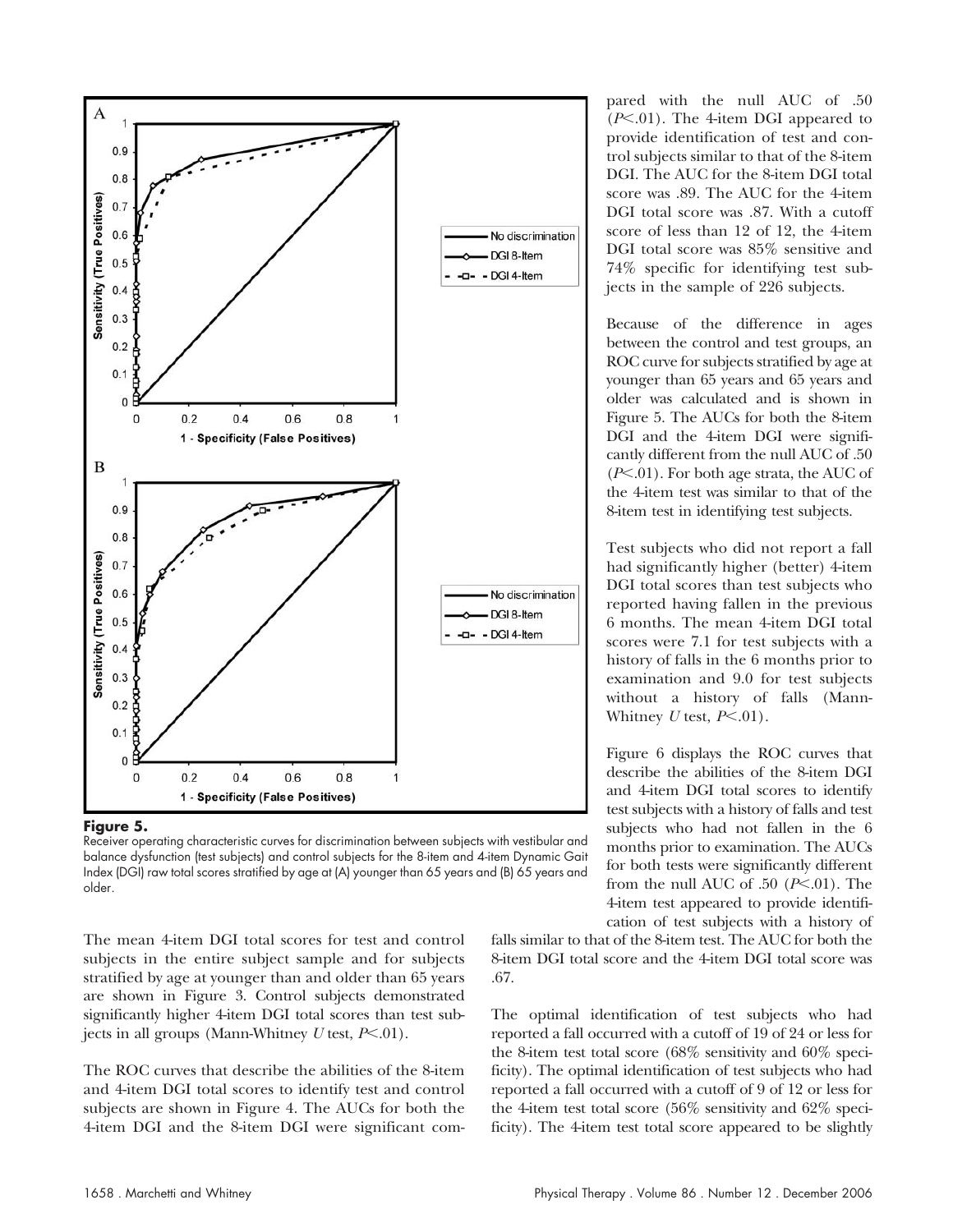

**Figure 6.**

Receiver operating characteristic curves for discrimination between subjects who had reported a fall (n=34) and subjects who had no reported falls in the previous 6 months (n=89) for the 8-item and 4-item Dynamic Gait Index (DGI) total scores.

less sensitive but similarly specific for identifying test subjects who had reported a fall in the previous 6 months.

# **Discussion**

The 4-item DGI provides information similar to that provided by the 8-item DGI, yet it is faster to perform and requires no equipment. The psychometric properties of the 4-item DGI were comparable or superior to those of the original 8-item DGI. The 4-item DGI better represented a single construct of dynamic gait than the 8-item DGI. Several of the 4-item DGI tasks were chosen because they required no equipment. Climbing steps and vertical head turns had similar levels of difficulty on the transformed Rasch scale. On factor analysis, stair climbing was shown to be related to a different construct and to contribute less to internal consistency than vertical head movements during gait. Vertical head turns were included in the 4-item DGI because not all places where people are tested have stairs. Because a change in gait speed, stepping over an obstacle, and stepping around an obstacle were considered to have similar levels of difficulty, a change in gait speed was chosen to represent that level of difficulty. Therefore, no equipment is required for the 4-item DGI. The 8-item DGI requires people to walk around cones, walk over an object, and climb up and down stairs.

Head turns in the horizontal plane were more difficult than head movements in the vertical plane during gait for people with balance and vestibular disorders in the present study and in another reported study.10 It was

unexpected that walking straight would be slightly more difficult than walking with a change in speed, although the items had similar levels of difficulty (35.4 versus 31.5; Tab. 2). Less than optimal performance while walking on level surfaces and walking at different speeds appeared to best identify people with the greatest impairments. Therefore, both items were retained because it was believed that including both items (walking on level surfaces and walking with changes in speed) would improve the precision of measurement at this level of function (Fig. 2).

Mild instability of gait while moving the head (up or down and right or left) is a relatively common condition in control subjects, although greater difficulty with walking with head movements was seen in older people. Eleven percent of the younger control subjects and 41% of the control subjects 65 years and older scored 2 (mild impairment) or less on

horizontal head turns. Similarly, 3% of younger control subjects and 23% of control subjects 65 years and older scored 2 (mild impairment) or less on vertical head movements during walking.

The discriminative validity of inferences from the 4-item DGI is equivalent to that of the 8-item DGI. The 4-item tool can allow differentiation between control subjects and subjects with balance and vestibular disease. In addition, the 4-item DGI allows differentiation of subjects with a self-reported history of falling from those without a self-reported history of falling. The 8-item DGI total score is more sensitive at its optimal cutoff value for identifying people who have reported a fall, yet the 4-item DGI total score is more specific at its optimal cutoff value. Without prospective data, it is impossible to accurately determine the predictive validity of the 4-item DGI or the 8-item DGI for a future fall event. With regard to the use of the 4-item DGI as a screening tool for falls, the higher specificity of the 4-item DGI suggests that a closer evaluation of fall risk factors is indicated if an individual has a score of less than 10 of 12.

Future plans for the 4-item DGI include comparing the 4-item DGI score to quantitative gait analysis as a means to validate the ordinal scoring of the DGI. In addition, the responsiveness of the 4-item DGI to changes in subject status over the course of vestibular rehabilitation will be investigated. In order to demonstrate the stability of this model across groups of subjects, a follow-up study